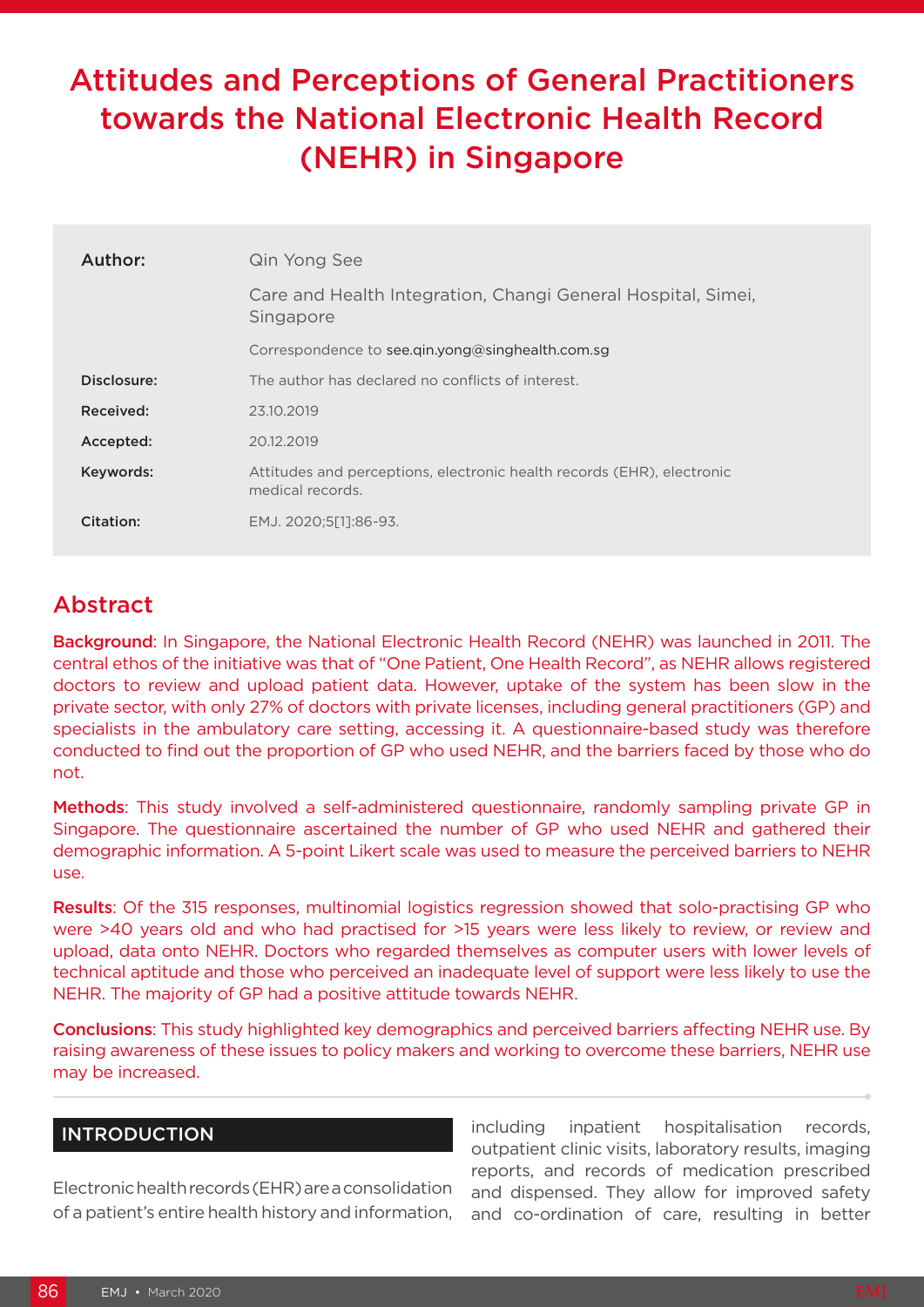overall care for the patient and improved quality of documentation and administration efficiency.<sup>1</sup> A centralised EHR can allow full interoperability and a seamless transmission of patients' health information across different healthcare settings.<sup>2,3</sup> Other advantages of EHR include enhanced clinical decision-making abilities and costeffectiveness.4 There has been significant progress in EHR around the world<sup>5,6,7</sup> with improved usability and increased usage. Yet, these systems have not been fully implemented and effectively utilised.<sup>8</sup>

Many studies have been performed to elucidate the barriers perceived by physicians and their approach to the adoption and usage of EHR.9-35 Several of these barriers are similar enough to be combined and categorised together to form several distinct domains, namely: organisation's influence and control, adequacy of training, adequacy of support, personal factors, and ethico-legal issues.<sup>33-35</sup> With regard to barriers involving organisation, these include the lack of administrator involvement in the physician's implementation of EHR<sup>22,23</sup> and an organisation's control and supervision undermining a physician's autonomy.24,33,34 Barriers regarding inadequacy of training include lack of and/or insufficient training13,17,33,34 and lack of sufficient assessments and feedback to ensure that users are proficient<sup>13</sup> and competent trainers.<sup>14</sup> Adequacy of support can be categorised as either technical or financial support. Specific technical support barriers include a lack of interoperability in supporting and migrating data from previous systems, 9,17-20 unreliable technological support, 14,20 and a lack of infrastructure for technical assistance.10,13,22 The financial barriers involve mainly the cost of implementation<sup>22-24</sup> and EHR maintenance.20,21,24,30 Personal factors affecting the use of EHR include barriers pertaining to age, $25,26$  practice site, $13,22$  computer literacy and technical sophistication,9,11,21,27,28,35 and perceived negative effects on the patient–doctor relationship.18,19,33,34 Ethico–legal issues include breaches of security $30-32$  and compromised patient confidentiality.30-33

In Singapore, the National Electronic Health Record (NEHR) was launched in 2011, owned by the Ministry of Health (MOH) Singapore. The NEHR was developed and managed by Integrated Health Information Systems (IHiS), a technology agency for the public healthcare sector. The central ethos of NEHR was that of "One Patient, One Health Record". The NEHR comprises a consolidated view of a patient's healthcare history, including admission and visit history, hospital inpatient discharge summaries, laboratory results, medication history, history of past operations, allergies and adverse drug reactions, and immunisation history.<sup>36</sup> By allowing a longitudinal view of the patient's medical history, clinicians will be able to make betterinformed diagnoses and treatment decisions, thus providing more effective and personalised care for patients and improving outcomes.

Registered physicians are allowed to access, review, and upload patient data. Anyone in Singapore, regardless of citizenship, who has been treated by an authorised healthcare professional from an institution or clinic that contributes data to NEHR will have a record. Singapore's healthcare system consists of both public and private healthcare facilities and providers, with the former offering government subsidies for Singaporean people and permanent residents. As the provision of optimal care for patients requires a multidisciplinary team, including GP, specialists, therapists, and pharmacists, and often spans across public and private healthcare settings, a consolidated healthcare record will allow for holistic, comprehensive, and safe administration of care. Duplicative tests can be prevented, saving patients time and money. The patient experience will also be enhanced by a seamless continuity of care through transitions across different healthcare settings, for example from a GP clinic to a hospital. Sharing of critical patient information such as drug allergies will also significantly improve patient safety as the patient transfers across these various settings. In order to empower patients to take charge of their own health and improve self-maintenance health behaviours, they are also able to access part of their health records captured in the NEHR through a separate programme.<sup>37</sup>

A fund of 20 million Singapore dollars has been set aside to help private practices (including GP, private hospitals, private specialists, and dentists) offset the costs of updating their systems. MOH Singapore also intended to legislate a Healthcare Services Bill in 2018 requiring mandatory data contribution by all healthcare providers.<sup>38</sup> Despite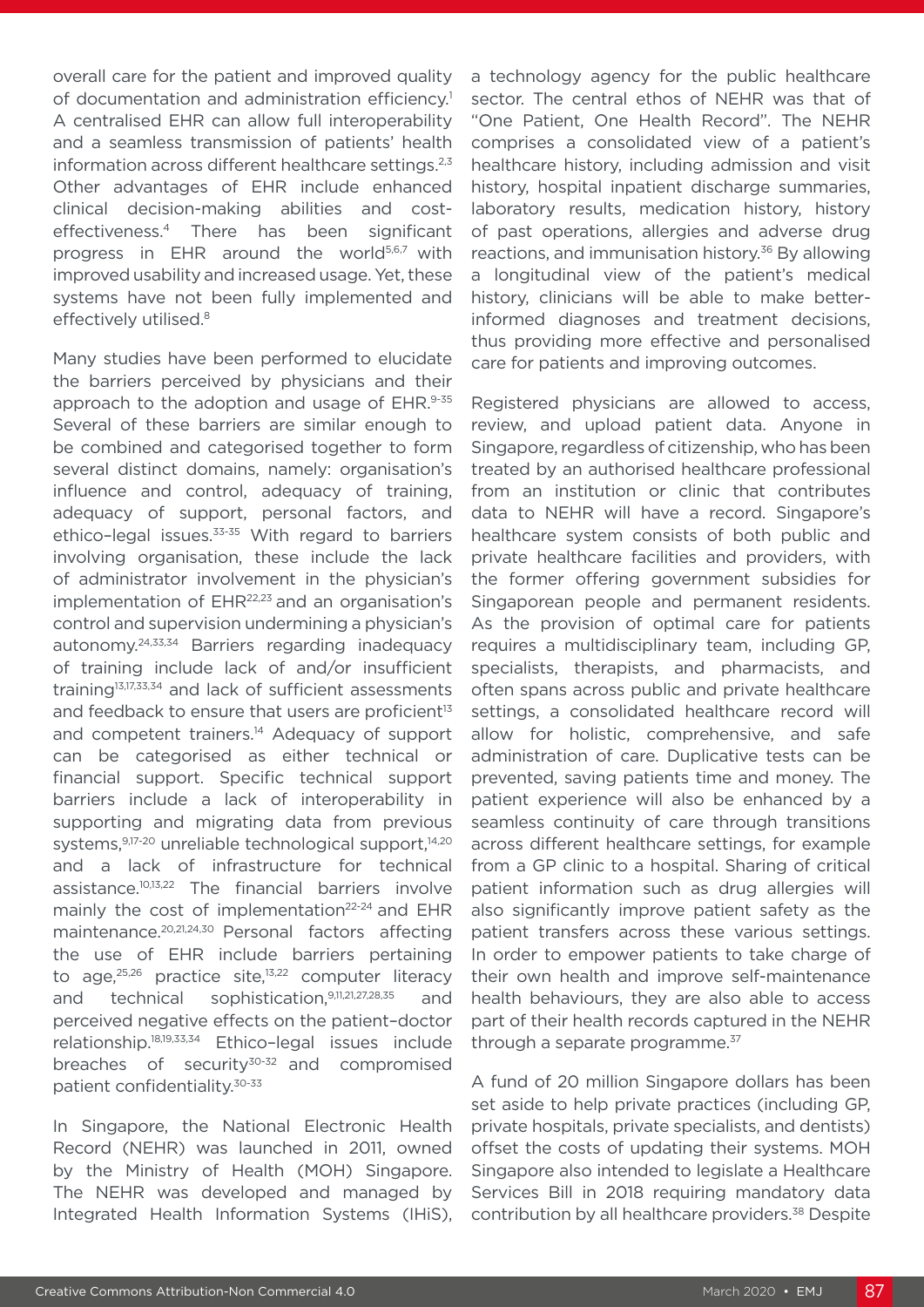this, uptake has been slow, with an estimated 27% of private licensees in ambulatory care (GP, specialist, and dentists) accessing and reviewing NEHR and only 3% of them contributing and uploading data to NEHR (estimates from 01.01.2019).

The primary research objective of this study was to find out, amongst the private licensees, the actual proportion of GP who review patient data on NEHR, review and upload patient data to NEHR, and the proportion who have never used NEHR before. The secondary aim was to find out the characteristics of the GP in relation to their usage of NEHR (never use, review only, or review and upload), as well as identify the attitudes and perceptions (perceived barriers and facilitators) affecting their usage of NEHR.

#### METHODS

## Study Design

This was an observational, cross-sectional, selfadministered survey conducted in Singapore from 01.02.2018–31.07.2018 . A mailed survey was sent to a random sample of 523 GP working in clinics in the private sector, including doctors in both group (a chain of two or more clinics belonging to a single management) and solo practices. The self-administered questionnaire was addressed to the licensee of the clinic. Together with an introductory letter, the questionnaire and a return stamped envelope were mailed to a computer-generated random list of registered private GP clinics in Singapore. The survey was resent at 3 and 7 weeks after the initial mailing to those who had not replied, according to the Dillman protocol.<sup>39</sup> To ensure that the data collected was anonymous to the investigators, an independent team oversaw the receiving and resending of the questionnaires to the nonrespondents. The study was approved by the SingHealth Centralised Institutional Review Board on 17.01.2018.

## Survey Methods and Data Collection

The research instrument was a questionnaire developed using a combination of guidelines on authorship of surveys as well as previous research, review papers, and surveys on attitudes and perceptions of EHR and its perceived barriers.33-35

This questionnaire had been validated and tested for reliability in prior studies. Local contextual factors relating to Singapore were also taken into account.40 Questions on the managing organisation's influence over physicians during the EHR preimplementation phase were excluded as these were irrelevant; the initiative had already been implemented nationwide in Singapore, compared to studies in which the EHR systems were still in the preimplementation phase.

This survey consisted of three sections. Section 1 elicited biodemographics of the participants and their self-reported computer literacy, using the terminology as adapted from previous surveys.<sup>33,34</sup> Section 2 collected data regarding five domains, namely:

1) Adequate support.

- 2) Adequate training.
- 3) Physician autonomy.
- 4) Ethical and legal concerns.
- 5) Doctor–patient relationship.

A final section provided the respondents with an opportunity to provide comments. All questions, except those in the bio-demographics and comments sections, captured responses via a five-point Likert scale, ranging from "strongly disagree" to "strongly agree". The final survey had been pilot-tested on an expert committee, consisting of senior family physicians as well as doctors within several hospitals' informatics departments, ensuring face and content validity.

## Statistical Analysis

Descriptive summary statistics (frequency and percentages) for the three categories of NEHR use ("never use", "review only", and "review and upload of patients' data"), participant's demographics, and the respective domains were computed. Multinomial logistics regression was performed to quantify the extent to which the NEHR use was affected by the participant's demographics and the respective domains. The statistical analyses were performed using SPSS® Statistics 19 (IBM, Armonk, New York, USA).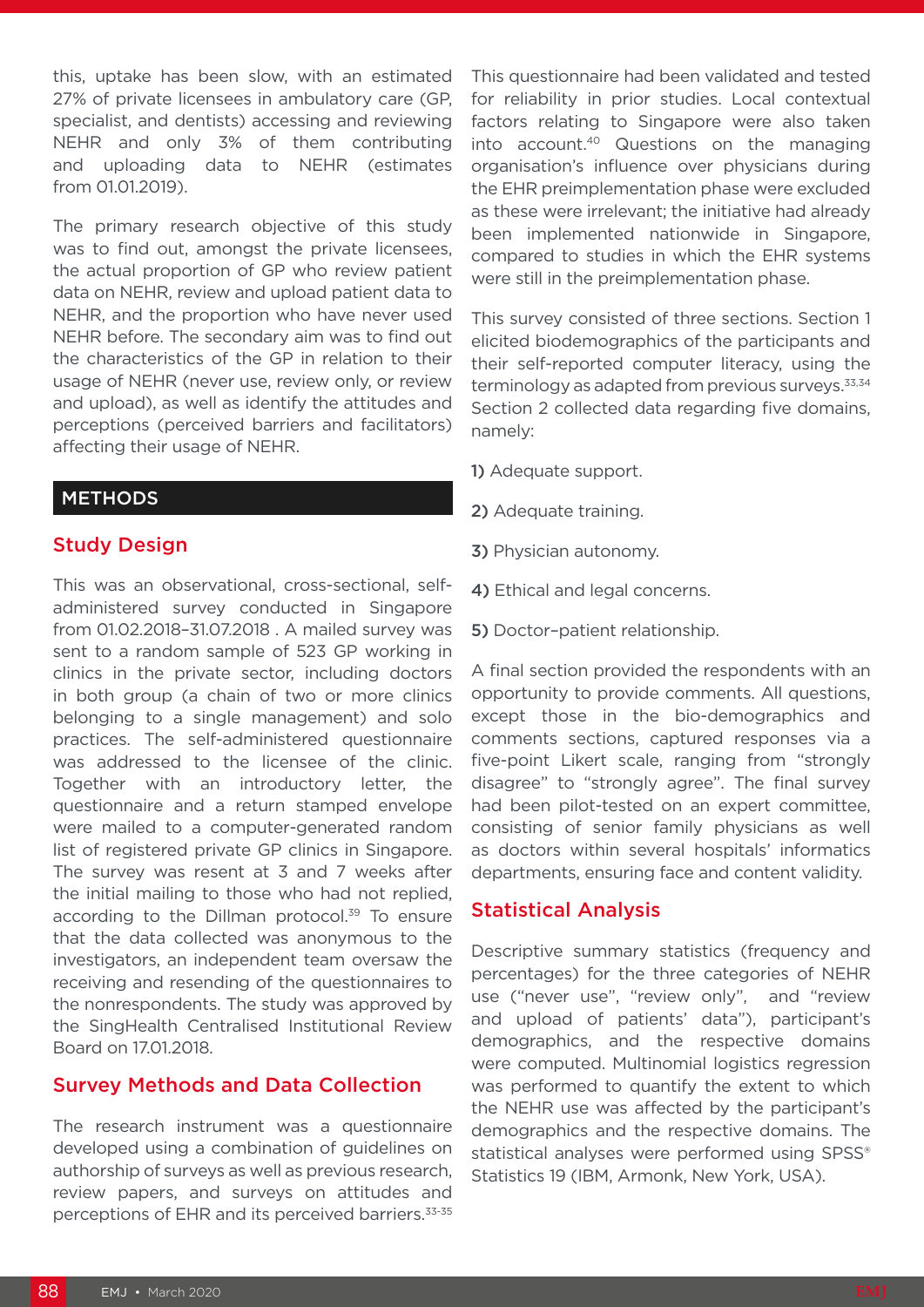## Sample Size

Sample size was based on the assumed prevalence of NEHR use in Singapore, an estimated 50% out of a total number of 1,700 registered GP clinics in Singapore.41 With a confidence level of 95% and a margin of error of 5%, a sample size of 314 GP clinics was required.<sup>42</sup> With the assumption of a 60% response rate,43 523 GP were surveyed.

#### RESULTS

There were 315 completed responses to the survey out of a total of 523 surveys sent, indicative of a 60.2% response rate. NEHR use was divided into the categories of "never use", "review only", and "review and upload". In total, 74% of the doctors used NEHR for reviewing patient details, with 18% uploading data into NEHR; 8% of doctors surveyed had not used NEHR before. NEHR use amongst private GP for both review and review and upload of data was higher (74% and 18%, respectively) compared to all the private licensees in ambulatory care, specifically GP, specialists, and dentists (27% and 3%, respectively). Thirty eight percent of the respondents were females and 62% were males. Out of the 315 GP, 57% practised in a group practice and 43% were solo practitioners. The majority of the survey participants were aged 30–49 (30–39: 31.1%; 40–49: 47.9%). Fourteen percent were aged 50–59 and 7.0% were aged ≥60. Most of the GP had at least 11 or more years of experience (11–15 years in practice: 40.6%; >15 years in practice: 35.9%). In terms of personal computer or electronic device use, 92% of GP used their computers or electronic devices to access patients' medical information; 92% used it to access email; 84% used it to access health and clinical resources such as journals; and 97% used the computer to surf the internet. The most frequent task the computer was used to perform in the clinic was patient registration (81%) and electronic documentation of patient consultation (82%), followed by the checking of results (78%), ordering of medications (76%), billing of patients (71%), and ordering of investigations (61%). A total of 47% of survey participants regarded themselves as general computer users, whereby 'general' was defined as 'starting to become well-rounded and knowledgeable (in computers)'; 27% regarded themselves as 'novice' ('a beginner with limited skills and privileges') and 16% regarded themselves

as a 'technician' ('an advanced beginner; dabbler; starting to function creatively and assist others, but without significant expertise'). Approximately 10% of the participants considered their computer sophistication as 'advanced' ('experienced, able to assist others independently and critically, and had usually completed formal training in computer science, medical informatics, or a related area'). No-one was an 'expert' ('extraseasoned; experienced; the most accomplished in the field; will have completed advanced training in both medicine and medical informatics or a related area'). The above points are summarised in Table 1.

Of the GP surveyed, 80.8% were worried that their autonomy would be affected, and that NEHR usage would excessively "increase control and monitoring of their clinical practices and decisionmaking." Other barriers included concerns over ethical and legal aspects (62.6%), lack of technical support (61.0%), and cost of setting up and maintaining clinic NEHR access (51.0%). Nonetheless, 84.0% of GP felt that all physicians should "learn to use NEHR effectively", and that "implementation of the NEHR technology will support the physician in providing better patient care." GP in group practices were more likely to review and upload to the NEHR compared to GP in solo practices. Males were also more likely to review and upload compared to females, and those aged <40 were more likely to upload compared to those aged ≥50 (p<0.001). GP who had practiced for <15 years were more likely to use NEHR to review patient data compared to GP who had practiced for >15 years.

In terms of an individual's self-reported computer sophistication level, doctors who regarded themselves as novice, technician, and general computer users were less likely to review NEHR compared to advanced computer users (p<0.001). A doctor who was a novice computer user was also less likely to review and upload data onto NEHR compared to an advanced user (p<0.001). There was no association between computer/electronic device usage and NEHR use. The more worried that the GP were of there being no adequate technical and financial support, the less likely they were to review or review and upload onto NEHR (p<0.001). The more positive an attitude taken by GP towards NEHR, the more likely they were to use NEHR for review or review and upload.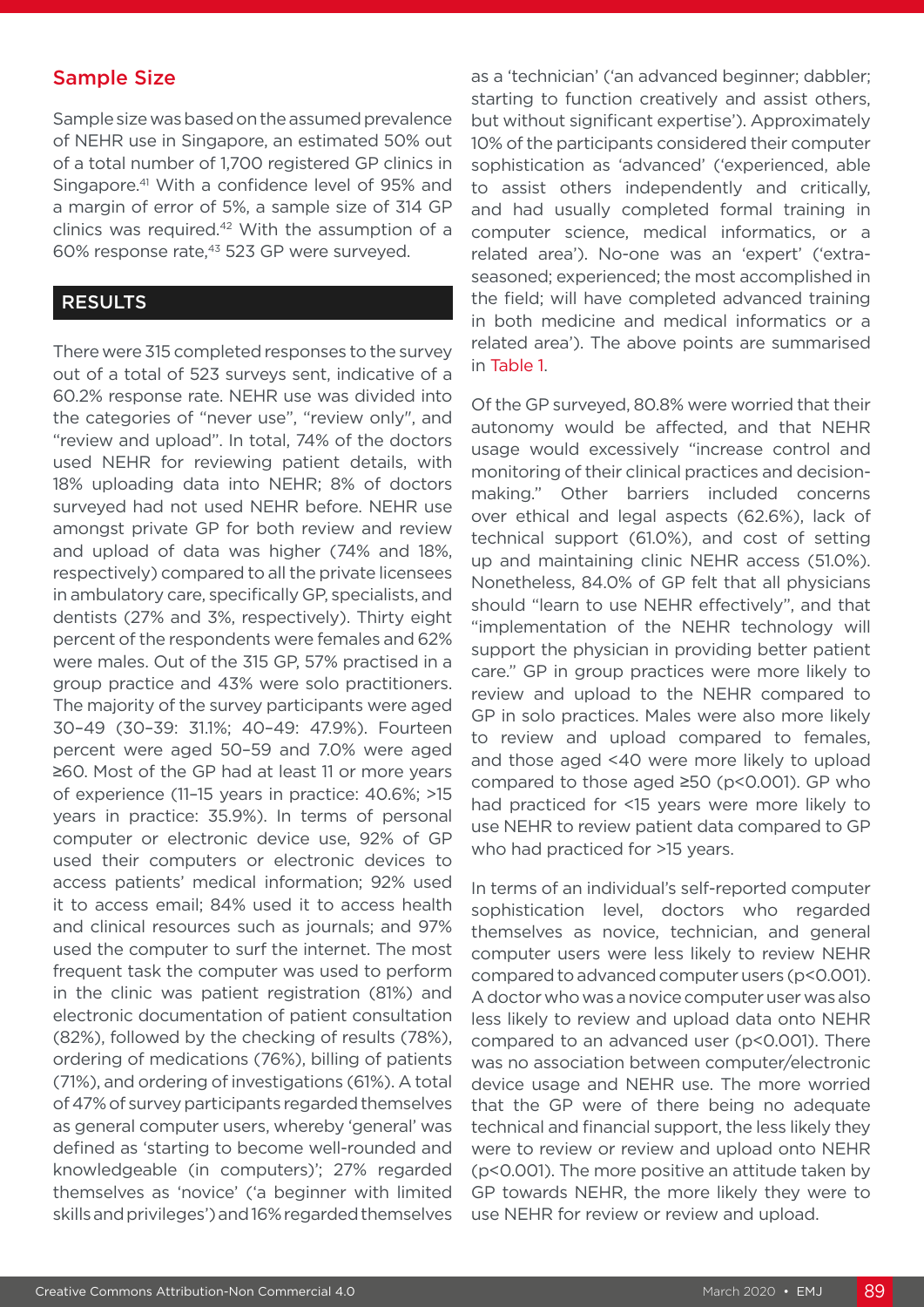| Demographics              | $N = 315$              |
|---------------------------|------------------------|
| Sex                       |                        |
|                           |                        |
| Male<br>Female            | 62% (195)<br>38% (120) |
|                           |                        |
| Type of practice          |                        |
| Solo                      | 43% (135)              |
| Group                     | 57% (180)              |
| Age group                 |                        |
|                           |                        |
| 30<                       | $3\%$ (9)              |
| $30 - 39$                 | 28% (88)               |
| $40 - 49$<br>$50 - 59$    | 48% (151)<br>14% (44)  |
| $\geq 60$                 | 7% (23)                |
| Years in practice         |                        |
|                           |                        |
| < 5                       | 4% (12)                |
| $5 - 10$                  | 19% (60)               |
| $11 - 15$<br>$>15$        | 41% (130)<br>36% (113) |
|                           |                        |
| Level as a computer user* |                        |
| Novice                    | 27% (85)               |
| Technician                | 16% (50)               |
| General                   | 47% (148)              |
| Advanced                  | 10% (32)               |

\*Definition of level of a computer user

Novice: beginner with limited skills and privileges; Technician: advanced beginner, dabbler, or starting to function creatively and assist others but without significant expertise; General: starting to become well-rounded and knowledgeable (in computers); Advanced: experienced, able to assist others independently and critically, will usually have completed formal training in computer science, medical informatics, or a related area.

#### Table 2: Results of the study.

|                                                              | Multinomial analysis                                 |                          |  |
|--------------------------------------------------------------|------------------------------------------------------|--------------------------|--|
|                                                              | Review                                               | Review and upload        |  |
| Female versus male                                           | <b>NS</b>                                            |                          |  |
| Solo versus group                                            | $\overline{\phantom{a}}$                             |                          |  |
| Aged <40                                                     | $+$                                                  | <b>NS</b>                |  |
| Practice years<br><10<br>$11 - 15$                           | $^{+}$<br>$^{+}$                                     | <b>NS</b>                |  |
| Use of computer/electronic device                            | <b>NS</b>                                            | <b>NS</b>                |  |
| Level as a computer user*<br>Novice<br>Technician<br>General | $\overline{\phantom{a}}$<br>$\overline{\phantom{a}}$ | $\overline{\phantom{a}}$ |  |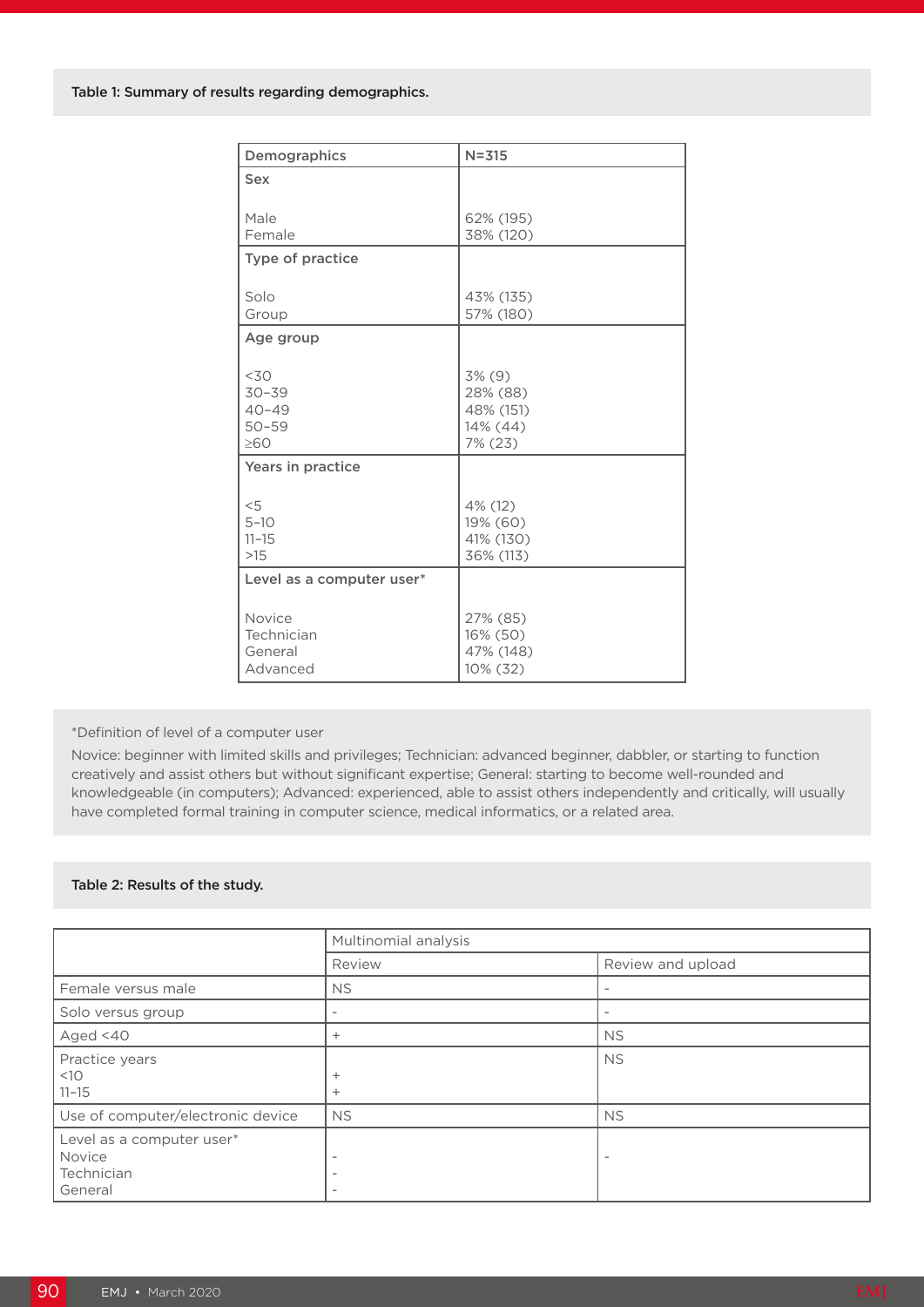#### Table 2 continued.

| Q9 Adequate support             |           |           |
|---------------------------------|-----------|-----------|
| Q10 Adequate training           | <b>NS</b> | <b>NS</b> |
| Q11 Physician autonomy          | <b>NS</b> | <b>NS</b> |
| Q12 Ethical and legal concerns  | <b>NS</b> | <b>NS</b> |
| Q13 Doctor-Patient Relationship | <b>NS</b> | <b>NS</b> |
| Q14 Attitude                    |           |           |

Only those p values that were significant were input as '-' or '+', each denoting the respective direction of association with outcome.

\*Definition of level of a computer user

Novice: beginner with limited skills and privileges; NS: nonsignificant; Technician: advanced beginner, dabbler, or starting to function creatively and assist others but without significant expertise; General: starting to become wellrounded and knowledgeable (in computers).

For the domains of adequate training, physician autonomy, ethical and legal concerns, and doctor– patient relationship, no significant associations were found (Table 2).

#### **DISCUSSION**

As this study was conducted nationwide across Singapore, the demographic data collected on age, years in practice, and computer experience was distributed across the different categories surveyed. However, it was noted that the majority of doctors surveyed had been practising for >5 years. This was likely secondary to the legislative requirements in Singapore for the setting up of a private medical practice. In Singapore, the MOH requires doctors to be fully registered before they can set up their own practices.44,45 Doctors who graduate from local universities are also bonded to the public sector for several years.<sup>46</sup>

In this study, GP in group practices were more likely to use the NEHR for review or review and upload of patients' data, compared to solo practitioners. This result was similar to the conclusion reached by Xierali et al.,<sup>22</sup> and mav be attributable to better financial and resource support in group compared to solo practices.<sup>22</sup> There may even be incentives and penalties, for usage and nonusage, respectively, of NEHR within the group. IT frameworks are most likely already set up and functional in these group practices. In addition, the doctors may be provided with IT training prior to joining the groups.

More GP who were <40 years old and had practised for <15 years were noted to review or review and upload data onto NEHR. This result was similar to a study by Kuek and Hakkenes.<sup>26</sup> who postulated this difference to be because of education rather than the demographic variable of age. Younger doctors are more likely to have increased exposure to IT and may have received computer training during their school days. This information can be useful for policy makers, who can utilise this information to streamline and target promotion and training of NEHR use to this specific group of doctors, namely those in solo practice, who are >40 years old, and who have >15 years of experience in practice. This will allow better resource allocation.

As for the other barriers, doctors who regarded themselves as 'general' computer users tended to be more likely to use NEHR for review or review and upload of patient data compared to GP who considered themselves as 'novice' computerusers. This is similar to published results from a study by Alasmary et al.<sup>47</sup> Again, this information may be useful for policy makers in conducting targeted computer training for these specific doctors as improving computer literacy and sophistication may improve use of digital information tools such as EHR.<sup>48</sup> On a general level, policy makers can also work towards engaging the relevant IT partners to simplify the NEHR system for users. Doctors who perceived that there is inadequate support, both financially and technically, were also less likely to review or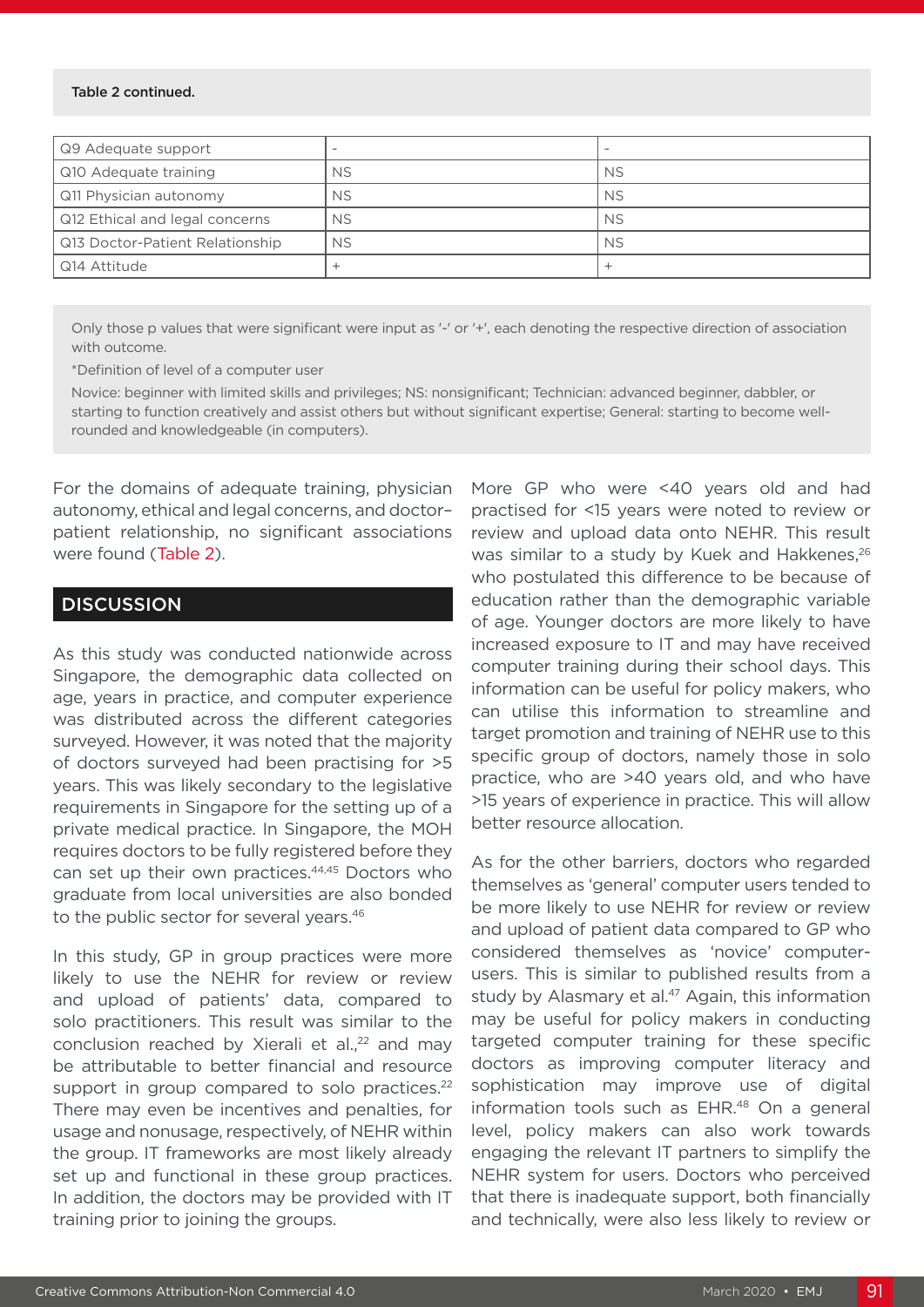review and upload onto NEHR, results similar to many of the other studies done.<sup>10,13,20-22,24,30</sup> This is in spite of a significant level of funding being channelled into NEHR implementation by the MOH Singapore.

From a financial perspective, the perceived inadequacy could be due to a lack of knowledge and awareness of the current available resources. Also, the current financial subsidies provided may still be inadequate, with GP requiring more funds to set up and maintain their computer system. From a technical perspective, the perceived inadequacy could include problems with contacting the computer personnel, the lack of support during after office hours, or even unclear instructions given to the doctors by the computer personnel.

This study is not without limitations. When assessing computer sophistication, it is important to note that self-reported scores are always subject to cultural and local influences and may not accurately reflect computer proficiency.49 Also, even though the questionnaire was addressed to the licensee of the clinic, the survey may have been delegated to another colleague to be answered, leading to response and selection bias. In terms of generalisability, this study was targeted towards GP in the private sector and hence the conclusions may not be applicable to primary care physicians in the public sector. This study explored GP perceptions of NEHR during the time frame indicated. As the emphasis of IT changes over time, with heightened awareness of cybersecurity<sup>50</sup> and sustainable funding, perceptions and priorities may change.

Future research may include extending this study to primary care physicians in the public sectors and comparing both trends. On a wider scale, a recent survey on Singaporean people's perceptions on NEHR<sup>51</sup> revealed that most Singaporean people are generally supportive of NEHR as a tool to facilitate continuity of care as they move through the various healthcare settings. Their main concerns include patient confidentiality and data security. Future research can integrate and compare both the physicians' and patients' perspectives.

#### **CONCLUSION**

This first study of NEHR use in Singapore enumerated the actual proportion of GP who used NEHR. Through a detailed study of these GP, key characteristics associated with a reduced usage of NEHR were highlighted. These include solo GP who are >40 years old, those who have practised for >15 years, and those who regard their level of computer sophistication as novice. Amongst GP who were less likely to use NEHR for the purposes of reviewing or reviewing and uploading patient data, barriers were identified. These included a perceived inadequacy of technical and financial support. In general, the majority of GP were positive towards NEHR use in Singapore. GP with a positive attitude towards NEHR were also more likely to use it for reviewing or reviewing and uploading of patient data. By raising awareness of these issues to policy makers and working on these barriers, NEHR use may be increased.

#### References

- 1. Nguyen L et al. Electronic health records implementation: an evaluation of information system impact and contingency factors. Int J Med Inform. 2014;83(11):779-96.
- 2. Sheikh A et al. Implementation and adoption of nationwide electronic health records in secondary care in England: final qualitative results from prospective national evaluation in "early adopter" hospitals. BMJ. 2011;343:d6054.
- 3. Fragidis L, Chatzoglou PD. Development of Nationwide Electronic Health Record (ΝEHR): an international survey. Health policy and technology. 2017;6(2):124-33.
- 4. Evans RS. Electronic health records: then, now, and in the future. Yearb Med Inform. 2016;(Suppl 1):S48-61.
- 5. Morrison Z et al. Understanding contrasting approaches to nationwide implementations of electronic health record systems: England, the USA and Australia. J Healthc Eng. 2010;2(1):25-41.
- 6. Persaud N. A national electronic health record for primary care. CMAJ. 2019;191(2):28-9.
- 7. Fraqidis LL, Chatzoqlou PD. Implementation of a nationwide electronic health record (EHR): the international experience in 13 countries. Int J Health Care Qual

Assur. 2018;12;31(2):116-30.

- 8. Burton-Jones A, Volkoff O. How can we develop contextualised theories of effective use? A demonstration in the context of community-care electronic health records. Information Systems Research. 2017;28(3).
- 9. Or C et al. Exploring factors affecting voluntary adoption of electronic medical records among physicians and clinical assistants of small and solo private general practice clinics. J Med Syst. 2018;42(7):121.
- 10. Khajouei R, Shahbakhsh FB. Evaluating the technical infrastructure of electronic health